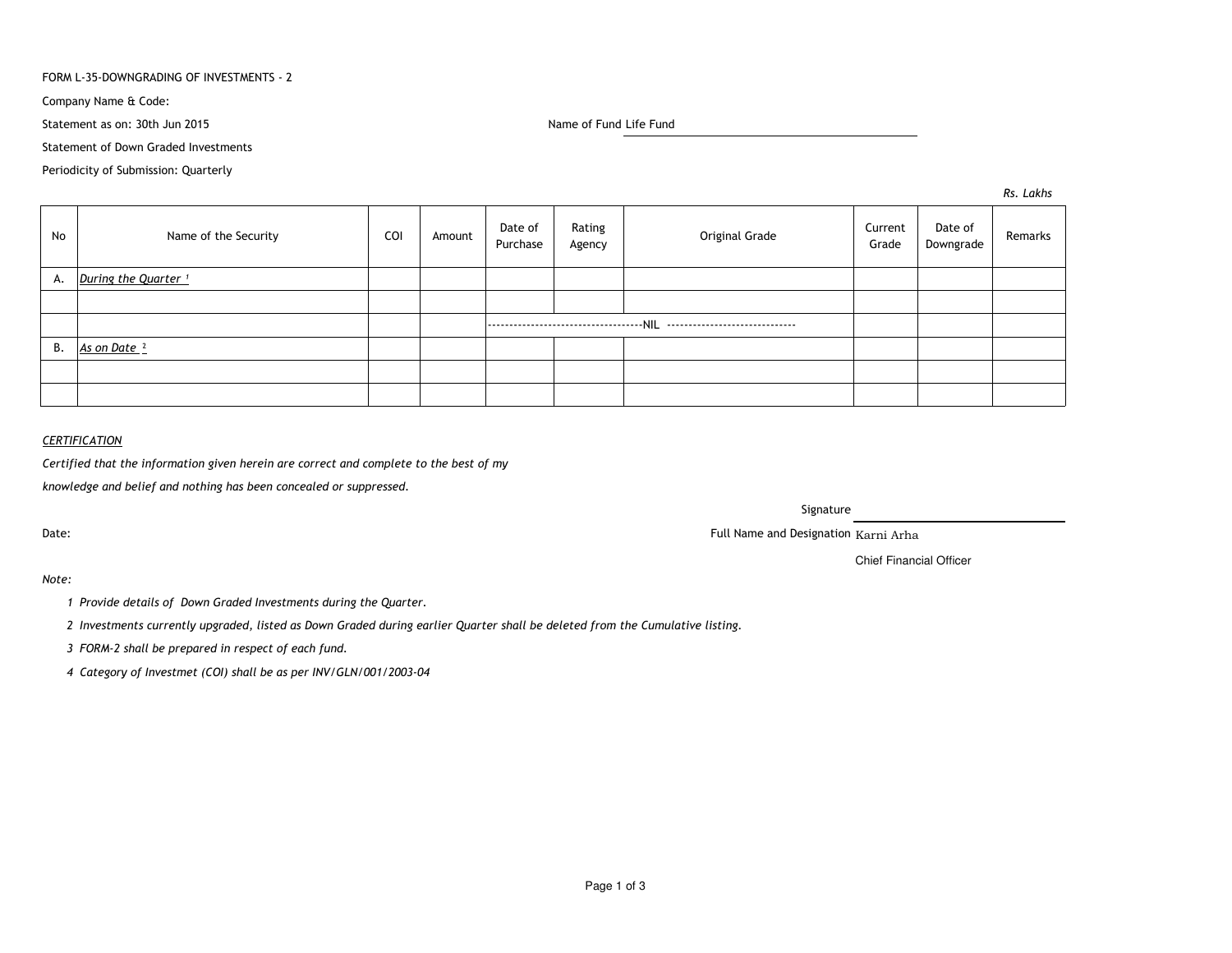#### FORM L-35-DOWNGRADING OF INVESTMENTS - 2

Company Name & Code:

Statement as on: 30th Jun 2015

Name of Fund Unit Linked Fund

Statement of Down Graded Investments

Periodicity of Submission: Quarterly

No Name of the Security COI Amount Date of Purchase Rating Current Date of Remarks<br>Agency Criginal Grade Carade Downgrade Remarks A.*During the Quarter* <sup>1</sup> NIL: No DataB. *As on Date ²*<sup>1</sup> 9.55% HINDALCO INDUSTRIES LTD (MD : 25.04.2022) ECOS 1,495.76 25-Apr-12 CRISIL AA+ AA 20/06/2014 NA2 9.55% HINDALCO INDUSTRIES LTD (MD: 27.06.2022) ECOS 1,266.63 4-Oct-12 CRISIL AA+ AA 20/06/2014 NA3 9.60 HINDALCO INDUSTRIES LTD MD : 02.08.2022 | ECOS | 508.64 | 16-Jul-13 CRISIL | AA+ AA 20/06/2014 NA

## *CERTIFICATION*

*Certified that the information given herein are correct and complete to the best of my*

*knowledge and belief and nothing has been concealed or suppressed.*

Date:

Signature

. The contract of the contract of the contract of the contract of the contract of the contract of the contract of the contract of the contract of the contract of the contract of the contract of the contract of the contract

Chief Financial Officer

## *Note:*

*<sup>1</sup> Provide details of Down Graded Investments during the Quarter.* 

*<sup>2</sup> Investments currently upgraded, listed as Down Graded during earlier Quarter shall be deleted from the Cumulative listing.*

*<sup>3</sup> FORM-2 shall be prepared in respect of each fund.*

*<sup>4</sup> Category of Investmet (COI) shall be as per INV/GLN/001/2003-04*

*Rs. Lakhs*